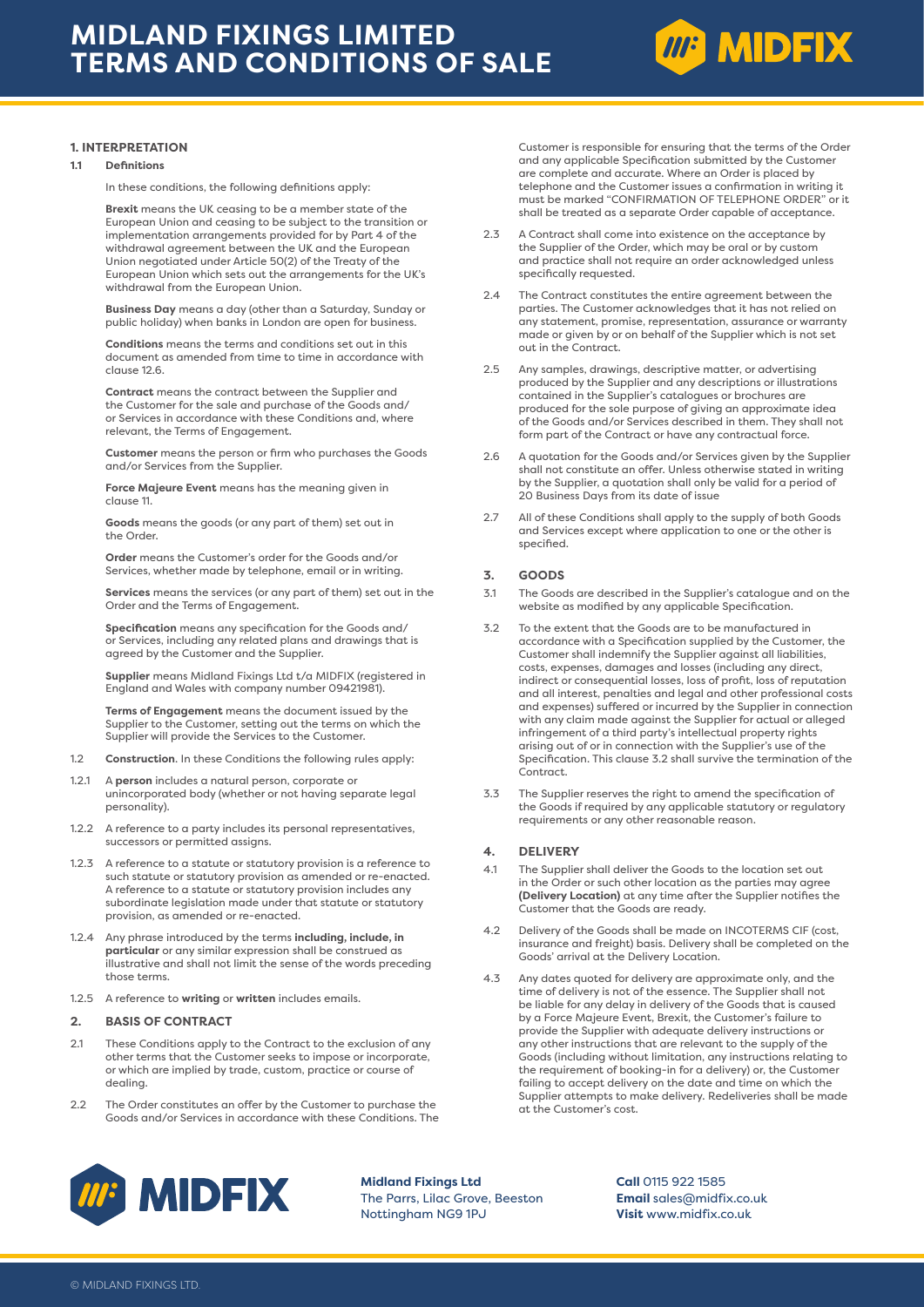# **MIDLAND FIXINGS LIMITED TERMS AND CONDITIONS OF SALE**



- 4.5 If the Customer fails to accept delivery of the Goods within 2 Business Days of the Supplier notifying the Customer that the Goods are ready, then, except where such failure or delay is caused by a Force Majeure Event, Brexit or the Supplier's failure to comply with its obligations under the Contract:
- 4.5.1 delivery of the Goods shall be deemed to have been completed at 9.00am on the second Business Day after the day on which the Supplier notified the Customer that the Goods were ready; and
- 4.5.2 the Supplier shall store the Goods until delivery takes place, and charge the Customer for all related costs and expenses (including insurance).
- 4.6 If 5 Business Days after the day on which the Supplier notified the Customer that the Goods were ready for delivery the Customer has not accepted delivery of them, the Supplier may resell or otherwise dispose of part or all of the Goods and, after deducting reasonable storage and selling costs, account to the Customer for any excess over the price of the Goods or charge the Customer for any shortfall below the price of the Goods.
- 4.7 The Customer accepts and acknowledges that where the Supplier provides Goods that are manufactured or sourced to meet a Specification provided by the Customer (including, without limitation, Goods that are cut to size to meet the Customer's required lengths), then the Supplier shall be under no obligation to accept a return of those Goods (unless the Goods are defective, in which case the provisions of clause 5 shall apply).
- 4.8 The Supplier may deliver the Goods by instalments, which shall be invoiced and paid for separately. Each instalment shall constitute a separate Contract. Any delay in delivery or defect in an instalment shall not entitle the Customer to cancel any other instalment.
- 4.9 Any alleged defects in the Goods supplied or the quantity delivered shall only be entertained if the Customer informs the Supplier within 3 Business Days of receipt of the Goods. Failure to notify within this period of time shall mean the Customer has waived its right to bring a claim for defective Goods against the Supplier.
- 4.10 The Supplier shall not under any circumstance be responsible or otherwise held liable for the payment of any costs associated with exporting and/or importing the Goods to the Customer's chosen destination, including without limitation any import / export costs and tariffs. Furthermore, the Customer is fully and solely responsible for completing any paperwork and/ or documents and, obtaining the relevant licences and/or consents to allow the importation of the Goods to its chosen jurisdiction.

## **5. QUALITY**

- 5.1 The Supplier warrants that on delivery, the Goods shall:
- 5.1.1 conform in all material respects with their description and any applicable Specification.
- 5.1.2 be free from material defects in design, material and workmanship; and

5.1.3 be of satisfactory quality (within the meaning of the Sale of Goods Act 1979); and

**MP MIDFIX** 

- 5.1.4 be fit for any purpose held out by the Supplier.
- 5.2 Subject to clause 5.3, if:
- 5.2.1 the Customer gives notice in writing to the Supplier within 5 Business Days of discovery (or the date on discovery ought to have been made) that some or all of the Goods do not comply with the warranty set out in Clause 5.1;
- 5.2.2 the Supplier is given a reasonable opportunity of examining such Goods; and
- 5.2.3 the Customer (if asked to do so by the Supplier) returns such Goods to the Supplier's place of business at the Customer's cost, The Supplier shall, at its option, repair or replace the defective Goods, or refund the price of the defective Goods in full.
- 5.3 The Supplier shall not be liable for Goods' failure to comply with the warranty set out in clause 5.1 in any of the following events:
- 5.3.1 the Customer makes any further use of such Goods after giving notice in accordance with clause 5.2;
- 5.3.2 the defect arises because the Customer failed to follow the Supplier's oral or written instructions as to the storage, commissioning installation, use and maintenance of the Goods or (if there are none) good trade practice regarding the same;
- 5.3.3 the defect arises as a result of the Supplier following any drawing, design or Specification supplied by the Customer;
- 5.3.4 the Customer alters or repairs such Goods without the written consent of the Supplier;
- 5.3.5 the defect arises as a result of fair wear and tear, wilful damage, negligence, or abnormal storage or working conditions; or
- 5.3.6 the Goods differ from their description or Specification as a result of changes made to ensure they comply with applicable statutory or regulatory requirements.
- 5.4 Except as provided in this clause 5, the Supplier shall have no liability to the Customer in respect of the Goods' failure to comply with the warranty set out in clause 5.1
- 5.5 The terms implied by sections 13 to 15 of the Sale of Goods Act 1979 are, to the fullest extent permitted by law, excluded from the Contract.
- 5.6 These Conditions shall apply to any repaired or replacement Goods supplied by the Supplier.
- 5.7 Where the Supplier agrees to accept the return of any Goods that are not in breach of this clause, then they shall be entitled to charge the Customer a reasonable handling charge (of up to 25% of the price of Goods returned) and any charge imposed by any third party for the return of the Goods.

## **6. TITLE AND RISK**

- 6.1 The risk in the Goods shall pass to the Customer on completion of delivery.
- 6.2 Title to the Goods shall not pass to the Customer until the earlier of:
- 6.2.1 the Supplier receives payment in full (in cash or cleared funds) for the Goods and any other goods that the Supplier has supplied to the Customer in respect of which payment has become due, in which case title to the Goods shall pass at the time of payment of all such sums; and
- 6.2.2 the Customer resells the Goods, in which case title to the Goods shall pass to the Customer at the time specified in clause 6.4.
- 6.3 Until title to the Goods has passed to the Customer, the Customer shall:



**Midland Fixings Ltd** The Parrs, Lilac Grove, Beeston Nottingham NG9 1PJ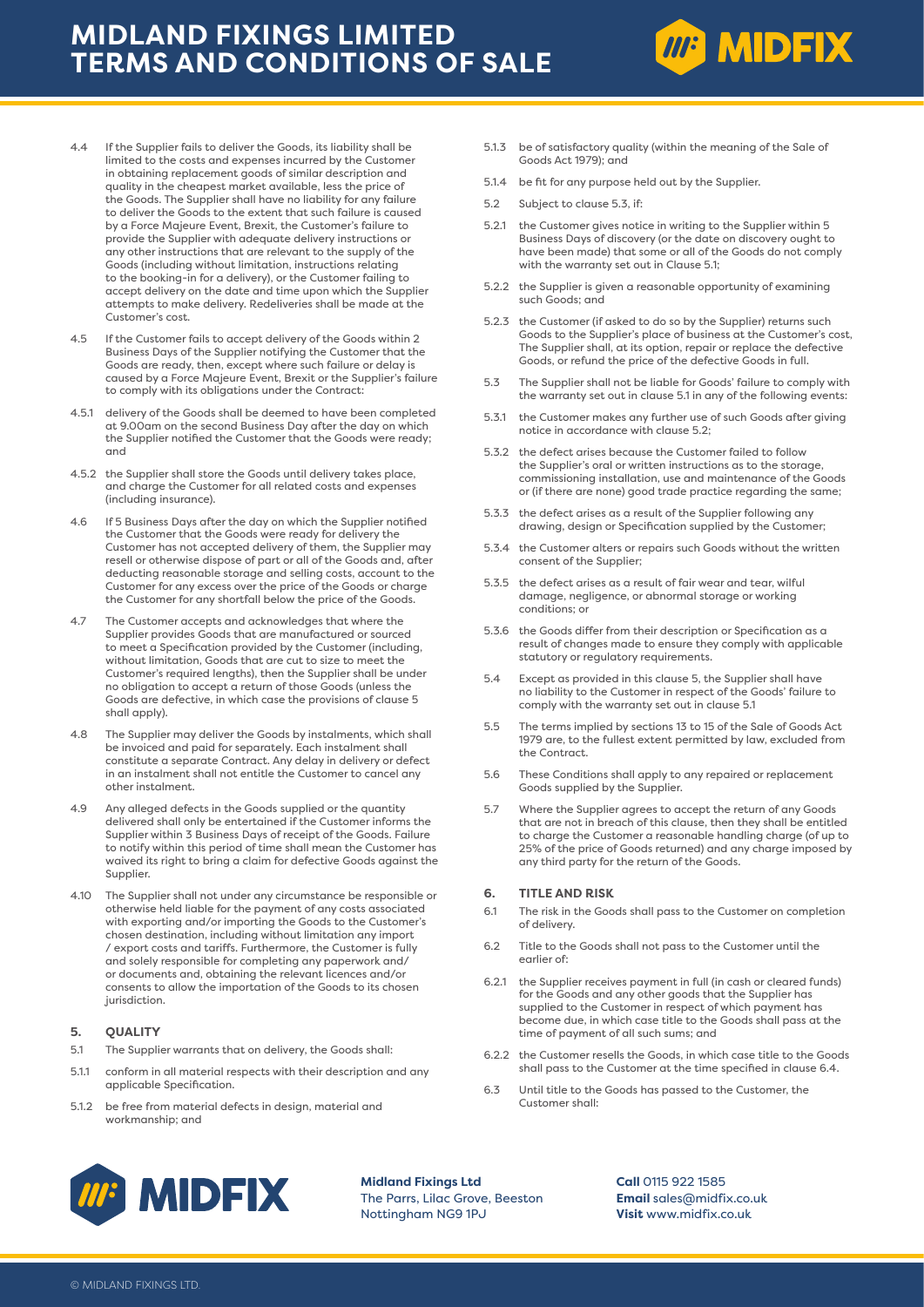# **MIDLAND FIXINGS LIMITED TERMS AND CONDITIONS OF SALE**



- 6.3.1 store the Goods separately from all other goods held by the Customer so that they remain readily identifiable as the Supplier's property;
- 6.3.2 not remove, deface or obscure any identifying mark or packaging on or relating to the Goods;
- 6.3.3 maintain the Goods in satisfactory condition and keep them insured against all risks for their full price from the date of delivery;
- 6.3.4 notify the Supplier immediately if it becomes subject to any of the events listed in clause 9.2; and
- 6.3.5 give the Supplier such information relating to the Goods as the Supplier may require from time to time.
- 6.4 Subject to clause 6.5, the Customer may resell or use the Goods in the ordinary course of its business (but not otherwise) before the Supplier receives payment for the Goods. However, if the Customer resells the Goods before that time:
- 6.4.1 it does so as principal and not as the Supplier's agent; and
- 6.4.2 title to the Goods shall pass from the Supplier to the Customer immediately before the time at which resale by the Customer occurs.
- 6.5 If before title to the Goods passes to the Customer the Customer becomes subject to any of the events listed in clause 9.2, then, without limiting any other right or remedy the Supplier may have:
- 6.5.1 the Customer's right to resell the Goods or use them in the ordinary course of its business ceases immediately; and
- 6.5.2 the Supplier may at any time:

a. require the Customer to deliver up all Goods in its possession which have not been resold or irrevocably incorporated into another product; and

b. if the Customer fails to do so promptly, enter any premises of the Customer or of any third party where the Goods are stored in order to recover them.

## **7. SERVICES AND CUSTOMER OBLIGATIONS**

- 7.1 Where the Supplier issues the Customer with Terms of Engagement, the provisions contained in the Terms of Engagement shall take precedence over the terms contained in these Conditions, to the extent that there is a conflict between the two.
- 7.2 The Supplier shall supply the Services to the Customer in accordance with the Specification and the Terms of Engagement in all material respects.
- 7.2 The Supplier shall use all reasonable endeavours to meet any performance dates for the Services specified in the Order but any such dates shall be estimates only and time shall not be of the essence for the performance of the Services.
- 7.3 The Supplier reserves the right to amend the Specification if necessary to comply with any applicable law or regulatory requirement, or if the amendment will not materially affect the nature or quality of the Services, and the Supplier shall notify the Customer in any such event.
- 7.4 The Supplier warrants to the Customer that the Services will be provided using reasonable care and skill.
- 7.5 The Customer shall:

(a) ensure that the terms of the Order and any information it provides in the Specification are complete and accurate;

(b) co-operate with the Supplier in all matters relating to the Services;

(c) provide the Supplier, its employees, agents, consultants and subcontractors, with access to the Customer's premises, office

accommodation and other facilities as reasonably required by the Supplier to provide the Services;

(d) provide the Supplier with such information and materials as the Supplier may reasonably require in order to supply the Services, and ensure that such information is complete and accurate in all material respects;

(e) obtain and maintain all necessary licences, permissions and consents which may be required for the Services before the date on which the Services are to start;

(f) comply with all applicable laws, including health and safety laws;

(g)comply with any additional obligations as set out in the Terms of Engagement.

7.6 If the Supplier's performance of any of its obligations under the Contract is prevented or delayed by any act or omission by the Customer or failure by the Customer to perform any relevant obligation (Customer Default):

(a) without limiting or affecting any other right or remedy available to it, the Supplier shall have the right to suspend performance of the Services until the Customer remedies the Customer Default, and to rely on the Customer Default to relieve it from the performance of any of its obligations in each case to the extent the Customer Default prevents or delays the Supplier's performance of any of its obligations;

(b) the Supplier shall not be liable for any costs or losses sustained or incurred by the Customer arising directly or indirectly from the Supplier's failure or delay to perform any of its obligations as set out in this clause 7.6; and

(c) the Customer shall reimburse the Supplier on written demand for any costs or losses sustained or incurred by the Supplier arising directly or indirectly from the Customer Default.

#### **8. PRICE AND PAYMENT**

- 8.1 The price of the Goods shall be the price set out in the Order. The charges for the Services shall be the price quoted by the Supplier and set out in the Order.
- 8.2 The Supplier reserves the right to amend its pricing for the Services in accordance with the terms set out in the Terms of Engagement. The Supplier may, by giving notice to the Customer at any time up to 2 Business Days before delivery, increase the price of the Goods to reflect any increase in the cost of the Goods that is due to:
- 8.2.1 any factor beyond the Supplier's control (including without limitation, Brexit, foreign exchange fluctuations, increases in taxes and duties, and increases in labour. materials and other manufacturing costs);
- 8.2.2 any request by the Customer to change the delivery date(s), quantities or types of Goods ordered, or the Specification; or
- 8.2.3 any delay caused by any instructions of the Customer or failure of the Customer to give the Supplier adequate or accurate information or instructions.
- 8.3 The price of the Goods is exclusive of the costs and charges of packaging, insurance and transport of the Goods, which shall be invoiced to the Customer.
- 8.4 The price of the Goods and Services is exclusive of amounts in respect of value added tax (VAT). The Customer shall, on receipt of a valid VAT invoice from the Supplier, pay to the Supplier such additional amounts in respect of VAT as are chargeable on the supply of the Goods and/or Services.
- 8.5 Unless the Supplier expressly states otherwise in writing, the Supplier may invoice the Customer for the Goods on or at any time after the completion of delivery (or part-delivery). The Supplier will invoice the Customer for the Services in accordance with the invoicing terms set out in the Supplier's quote and the Order.



**Midland Fixings Ltd** The Parrs, Lilac Grove, Beeston Nottingham NG9 1PJ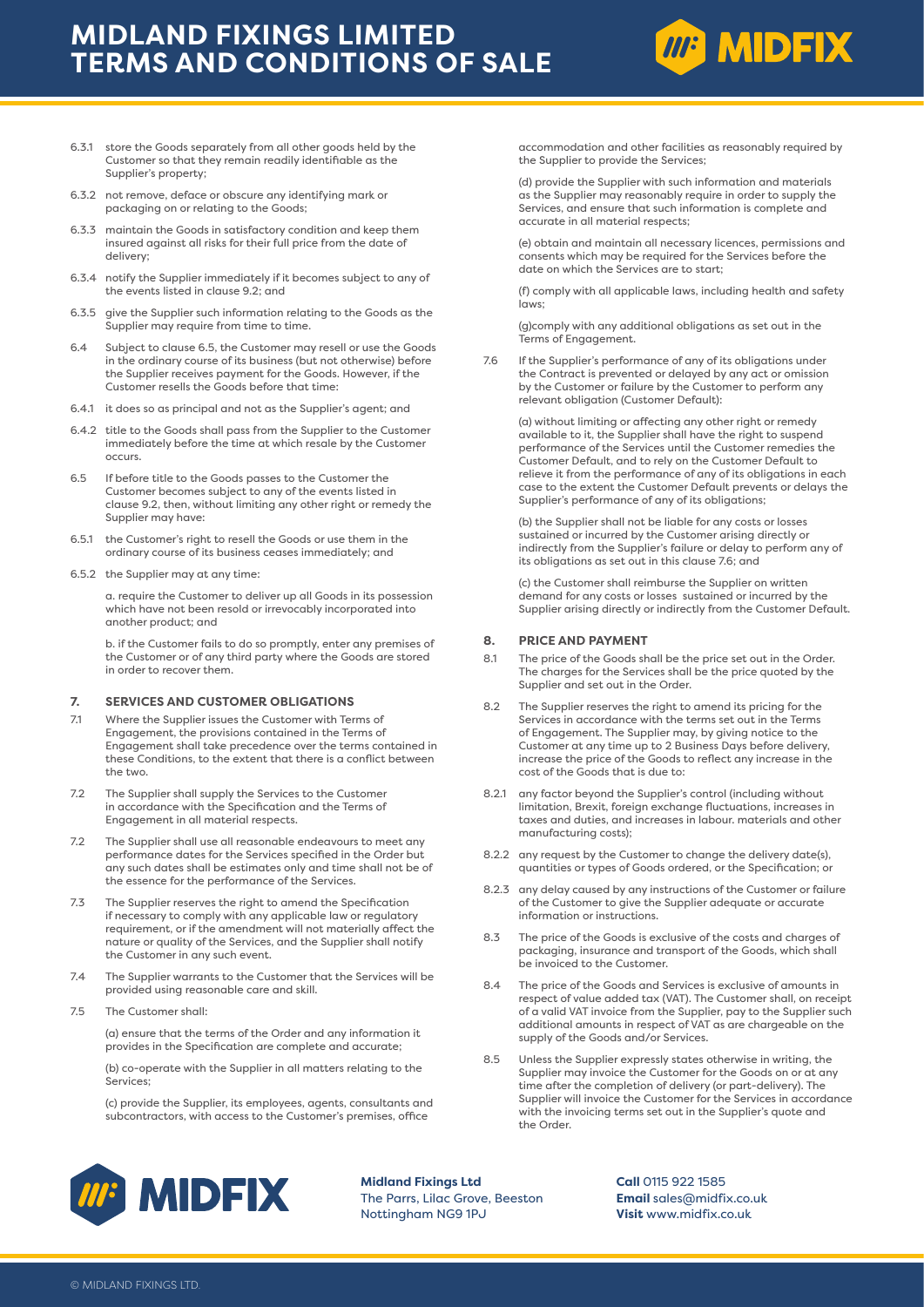# **MIDLAND FIXINGS LIMITED TERMS AND CONDITIONS OF SALE**



- 8.7 The Customer shall pay the invoice in full and in cleared funds within 30 days from the end of the month in which the Supplier issues its invoice, or in accordance with any credit terms agreed in writing between the Supplier and the Customer. Payment shall be to the bank account nominated in writing by the Supplier or, via cheque, credit or debit card. Time of payment is of the essence.
- 8.8 If the Customer fails to make any payment due to the Supplier under the Contract by the due date for payment, then the Customer shall pay interest on the overdue amount at the greater of 8% and the rate of 4% per annum above Lloyds Bank Plc base rate from time to time. Such interest shall accrue on a daily basis from the due date until actual payment of the overdue amount, whether before or after judgment. The Customer shall pay the interest together with the overdue amount. In addition the Supplier shall be able to make a reasonable charge to cover the administration costs of the Supplier.
- 8.9 The Customer shall pay all amounts due under the Contract in full without any set-off, counterclaim, deduction or withholding (except for any deduction or withholding required by law). The Supplier may at any time, without limiting any other rights or remedies it may have, set off any amount owing to it by the Customer against any amount payable by the Supplier to the Customer.

## **9. TERMINATION AND SUSPENSION**

- 9.1 Without affecting any other right or remedy available to it, the Supplier may terminate the Contract with immediate effect if any of the relevant events listed in clause 9.2 occur.
- 9.2 For the purposes of clause 9.1, the relevant events are:
- 9.2.1 the Customer suspends, or threatens to suspend, payment of its debts or is unable to pay its debts as they fall due or admits inability to pay its debts, or (being a company or limited liability partnership) is deemed unable to pay its debts within the meaning of section 123 of the Insolvency Act 1986, or (being an individual) is deemed either unable to pay its debts or as having no reasonable prospect of doing so, in either case, within the meaning of section 268 of the Insolvency Act 1986, or(being a partnership) has any partner to whom any of the foregoing apply;
- 9.2.2 the Customer commences negotiations with all or any class of its creditors with a view to rescheduling any of its debts, or makes a proposal for or enter into any compromise or arrangement with its creditors;
- 9.2.3 (being a company) a petition is filed, a notice is given, a resolution is passed, or an order is made, for or in connection with the winding up of the Customer, other than for the sole purpose of a scheme for a solvent amalgamation of the Customer with one or more other companies or the solvent reconstruction of the Customer;
- 9.2.4 (being a company) an application is made to court, or an order is made, for the appointment of an administrator or if a notice of intention to appoint an administrator is given or if an administrator is appointed over the Customer;
- 9.2.5 (being a company) the holder of a qualifying floating charge over the Customer's assets has become entitled to appoint or has appointed an administrative receiver;
- 9.2.6 a person becomes entitled to appoint a receiver over the Customer's assets or a receiver is appointed over the Customer's assets;
- 9.2.7 (being an individual) the Customer is the subject of a bankruptcy petition or order or county court judgment;

9.2.8 a creditor or encumbrancer of the Customer attaches or takes possession of, or a distress, execution, sequestration or other such process is levied or enforced on or sued against, the whole or any part of its assets and such attachment or process is not discharged within 14 days;

**MP MIDFIX** 

- 9.2.9 any event occurs, or proceeding is taken, with respect to the Customer in any jurisdiction to which it is subject that has an effect equivalent or similar to any of the events mentioned in clause 9.2.1 to clause 9.2.6 (inclusive);
- 9.2.10 the Customer suspends, threatens to suspend, ceases or threatens to cease to carry on all or a substantial part of its business;
- 9.2.11 the Customer's financial position deteriorates to such an extent that in the Supplier's opinion the Customer's capability to adequately fulfil its obligations under the Contract has been placed in jeopardy; and
- 9.2.12 (being an individual) the Customer dies or, by reason of illness or incapacity (whether mental or physical), is incapable of managing his or her own affairs or becomes a patient under any mental health legislation.
- 9.3 Without limiting its other rights or remedies, the Supplier may suspend provision of the Goods and/or performance of the Services under the Contractor any other contract between the Customer and the Supplier if the Customer becomes subject to any of the events listed in Clause 9.2.1to clause 9.2.12, or the Supplier reasonably believes that the Customer is about to become subject to any of them, or if the Customer fails to pay any amount due under this Contract on the due date for payment. The Supplier further reserves the right to request payment in advance where the value of the Customer's Order (together with its existing account balance) exceeds the credit limit assigned to the Customer's account.
- 9.4 On termination of the Contract for any reason the Customer shall immediately pay to the Supplier all of the Supplier's outstanding unpaid invoices and interest.
- 9.5 Termination of the Contract, however arising, shall not affect any of the parties' rights, remedies, obligations and liabilities that have accrued as at termination.
- 9.6 Clauses which expressly or by implication survive termination of the Contract shall continue in full force and effect.

#### **10. LIMITATION OF LIABILITY**

- 10.1 Nothing in these Conditions shall limit or exclude the Supplier's liability for:
- 10.1.1 death or personal injury caused by its negligence, or the negligence of its employees, agents or subcontractors (as applicable);
- 10.1.2 fraud or fraudulent misrepresentation;
- 10.1.3 breach of the terms implied by section 12 of the Sale of Goods Act 1979;
- 10.1.4 defective products under the Consumer Protection Act 1987; or
- 10.1.5 any matter in respect of which it would be unlawful for the Supplier to exclude or restrict liability.
- 10.2 Subject to clause 10.1:
- 10.2.1 the Supplier shall under no circumstances whatever be liable to the Customer whether in contract, tort (including negligence), breach of statutory duty, or otherwise, for any loss of profit, or any indirect or consequential loss arising under or in connection with the Contract: and
- 10.2.2 the Supplier's total liability to the Customer in respect of all other losses arising under or in connection with the Contract, whether in contract, tort, (including negligence), breach of



**Midland Fixings Ltd** The Parrs, Lilac Grove, Beeston Nottingham NG9 1PJ